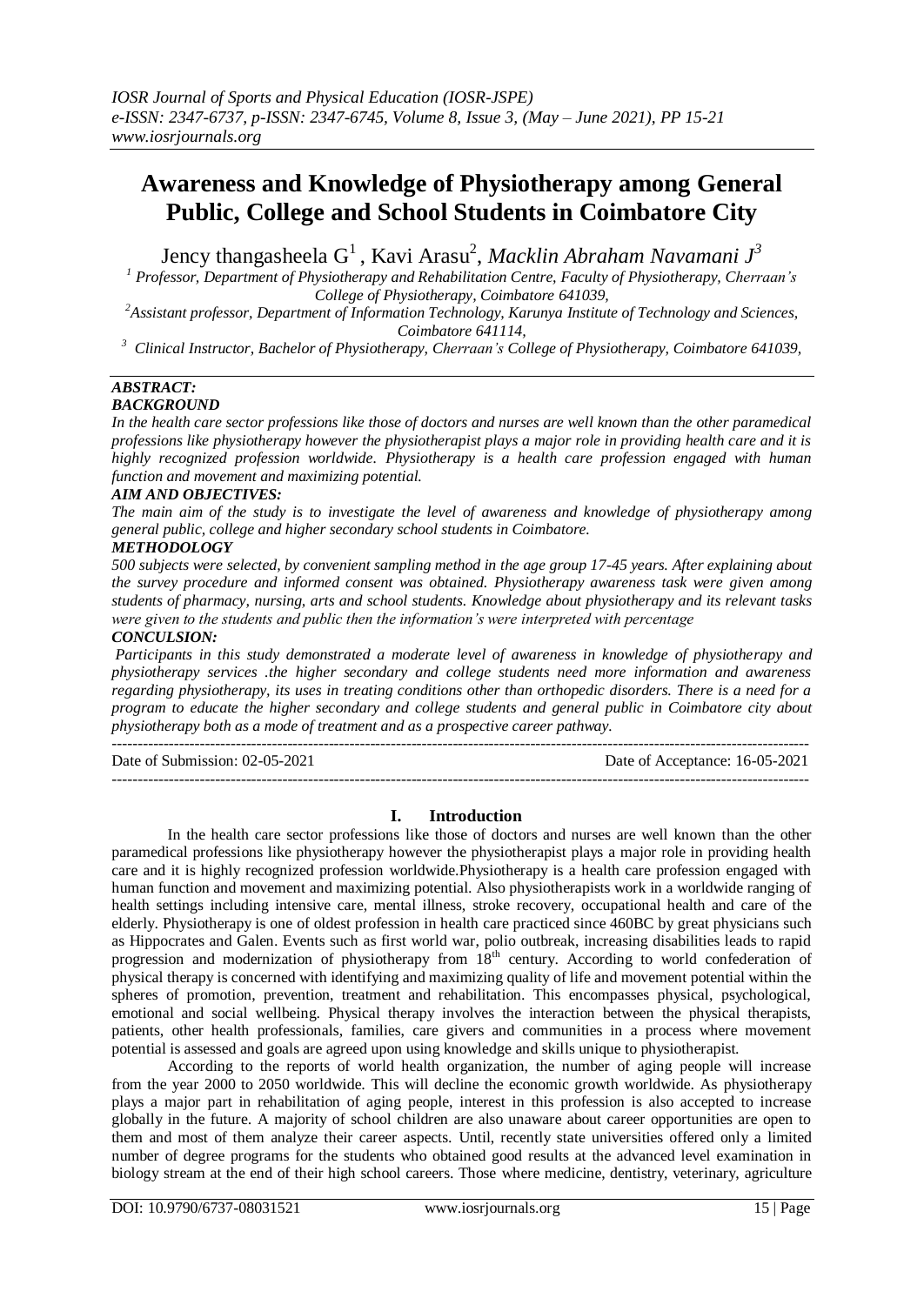and bio sciences. Although a number of new courses including physiotherapy and other paramedical sciences, nursing, molecular biology have been introduced in the recent years, public awareness about these courses seems to be not yet adequate. As a result most parents and teachers still press the biology stream students to enter medical course subjecting them to unnecessary mental and physical stress. Physiotherapy is an internationally recognized health profession which may be practiced by qualified and, where required by state or national legislation, duly registered or licensed physiotherapists only. It is a dynamic profession which uses a range of treatment techniques to restore movement and function within the body. Physiotherapist promote the health and well-being of individuals and also prevent impairment functional imitations, and disability in individuals due to health on medically related factors, socio-economic stressors and life-style factors.

Over the last decade there have been major criticisms of the "disease concept" of health case with its emphasis on the treatment of the individual's symptoms. At the same time there has been an orientation towards preventative and rehabilitation aspect of health care, where the focus is on team intervention at the community level. A role for the physiotherapy in this new system of community healthy has been recognized in Australia and oversea (in 1976).They also work to combat a broad range of physical problems, in particular those associated with neuromuscular, musculoskeletal, and cardiovascular and respiratory system. Physiotherapy is a growing profession in Ghana, west-Africa, through it was first introduced into the country in 1944 by a British expatriate. The services are not readily available throughout the country because there are less than 200 practicing physiotherapists (as at june 2011) for a population of 24 million. These few physiotherapists provide services either in public hospitals or private clinics, or in rehabilitation centers, residential homes, and health spas. Although physiotherapy has a great role to play in the society, it seems to lack a clear identity with the public who demonstrate limited awareness and understanding of the scope of the profession's role and having difficulty differentiating it from alternate practitioners.

How can physiotherapy profession be made known and utilized by the public if a pool of aspirating profession seekers is not aware of it existence? A number of studies have been conducted to ascertain the general public's awareness and knowledge of physiotherapy. The purpose of the present study was to survey the awareness of the public and to determine whether factors such as socio-economic area of residence, medical conditions, or the extend of previous contact with the physiotherapy profession were related to the respondent's knowledge. This cross- sectional descriptive study was undertaken to assess the level of awareness and knowledge about physiotherapy among the general public, paramedical students and arts and science students in cherraan's college of physiotherapy

#### **II. Aim And Objectives:**

The main aim of the study is to investigate the level of awareness and knowledge of physiotherapy among general public, college and higher secondary school students in Coimbatore.

#### **2.1 NEED FOR THE STUDY:**

The basic awareness about physiotherapy among higher secondary and college students is not satisfactory. Many of them believe physiotherapy is practiced by doctors, it indirectly depicts majority of the college and higher secondary students are not aware physiotherapy is a unique profession and practiced by physiotherapist so we are in the need to find out the level of awareness and knowledge of physiotherapy among higher secondary and college students, this will help them to find the career opportunity and increase the awareness of physiotherapy.

#### **III. Materials And Methodology**

#### **3.1 MATERIALS USED:**

### ❖ Pencil and Paper

#### **METHODS**

#### **3.2 STUDY DESIGN:**

Descriptive, observational study design, survey in nature.

#### **3.3 STUDY SETTING:**

The study was conducted in cherraan's institute of health science & Arts College and Vasavi vidhyalaya Matriculation and higher sec school.

#### **3.4STUDY DURATION:**

The study was conducted for a period of 6 months.

#### **3.5 POPULATION:**

500 participants were included in this study.

#### **STUDENTS;**

Pharmacy students - 100 Nursing students - 100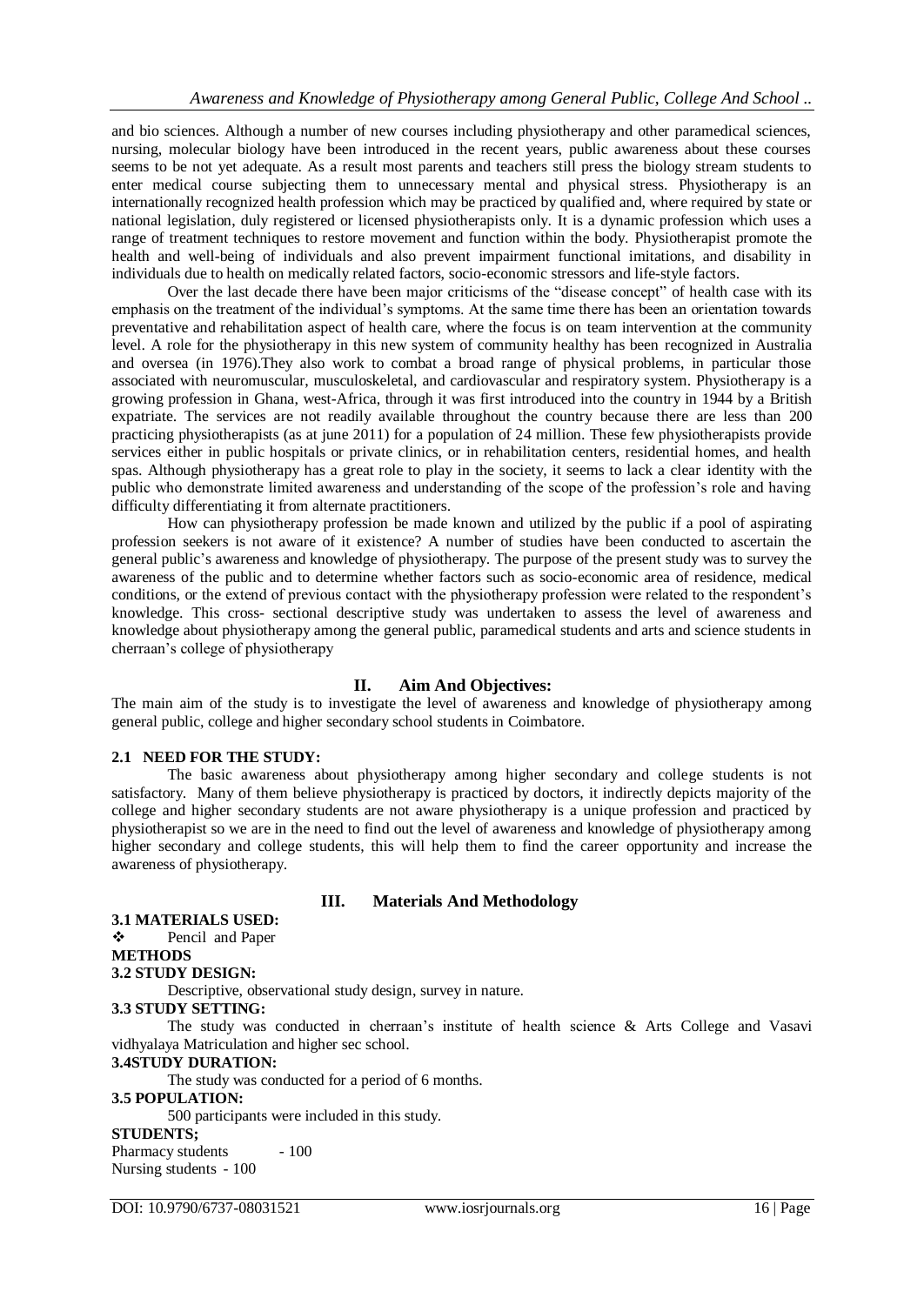| Arts students                    | $-100$                                                          |  |
|----------------------------------|-----------------------------------------------------------------|--|
| School students                  | $-100$                                                          |  |
| General Public                   | $-100$                                                          |  |
| 3.6SAMPLING:                     |                                                                 |  |
| Convenient Sampling              |                                                                 |  |
| <b>3.7 MEASUREMENT TOOL:</b>     |                                                                 |  |
| Questionnaire's Task             |                                                                 |  |
| <b>3.8 STATISTICAL ANALYSIS:</b> |                                                                 |  |
|                                  | The collected data will be analyzed by frequency and percentage |  |
|                                  | <b>3.9 CRITERIA FOR SELECTION OF SUBJECTS</b>                   |  |
| <b>INCLUSION CRITERIA:</b>       |                                                                 |  |
| ❖<br>$17-45$ years               |                                                                 |  |
| ❖                                | The subject needs to know to read.                              |  |
| $\bullet$                        | Selected only coimbatore peoples                                |  |

 $\ddot{\cdot}$  Selected only coimbatore peoples.<br> $\ddot{\cdot}$  The selected subjects must have mi The selected subjects must have minimum qualification of  $12<sup>th</sup>$  standard.

#### **EXCLUSION CRITERIA:**

- Other district peoples were excluded
- $\triangle$  Avoided below 17 years peoples

#### **3.10 PROCEDURE:**

 $\div$  500 subjects were selected, by convenient sampling method in the age group 17-45 years. After explaining about the survey procedure and informed consent was obtained. Physiotherapy awareness task were given among students of pharmacy, nursing, arts and school students. Knowledge about physiotherapy and its relevant tasks were given to the students and public then the information's were interpreted with percentage

#### **IV. Data Analysis**

The collected data will be analyzed by frequency and percentage **Awareness of physiotherapy regarding activities performed by Physiotherapists ( In Pharmacy, Nursing, Arts and School students)** 

| <b>ACTIVITIES</b>                                            | <b>PHARMACY</b> | <b>NURSING</b> | <b>ARTS</b> | <b>SCHOOL</b> |
|--------------------------------------------------------------|-----------------|----------------|-------------|---------------|
| Teaches exercise to strengthen<br>muscles                    | 0.33            | 0.25           | 0.26        | 0.29          |
| Gives massage                                                | 0.24            | 0.36           | 0.37        | 0.24          |
| 3. Teaches people how to use artificial limbs                | 0.09            | 0.02           | 0.1         | 0.11          |
| 4. Teaches people to walk                                    | 0.01            | 0.03           | 0.04        | 0.06          |
| 5. Uses complex electrical equipment                         | 0.03            | 0.03           | .0.02       | 0.05          |
| 6. Teaches people to breath properly                         | 0.06            | 0.02           | 0.04        | 0.04          |
| 7. Gives swimming lessons                                    | 0.03            | 0.02           | 0.03        | 0.02          |
| Gives prenatal exercise to pregnant women<br>8.              | 0.03            | 0.03           | 0.04        | 0.05          |
| 9. Takes x ray                                               | 0.04            | 0.08           | 0.04        | 0.05          |
| 10. Does the same work as a chiropractor does                | 0.04            | 0.02           | $\Omega$    | 0.03          |
| 11. Helps people with craft work                             | $\Omega$        | 0.02           | 0.01        | 0.01          |
| 12. Assists doctor during operations                         | 0.01            | 0.02           | 0.01        | 0.01          |
| 13. Helps people to speak properly                           | 0.05            | 0.03           | 0.01        | $\theta$      |
| 14. Prescribes medicine                                      | 0.01            | 0.03           | 0.01        | 0.01          |
| 15. Can test a person intelligence through an<br>examination | $\Omega$        | 0.01           | 0.01        | 0.01          |
| 16. Treats bunions and corns on feet                         | 0.03            | 0.04           | 0.01        | 0.02          |

#### **TABLE: 1**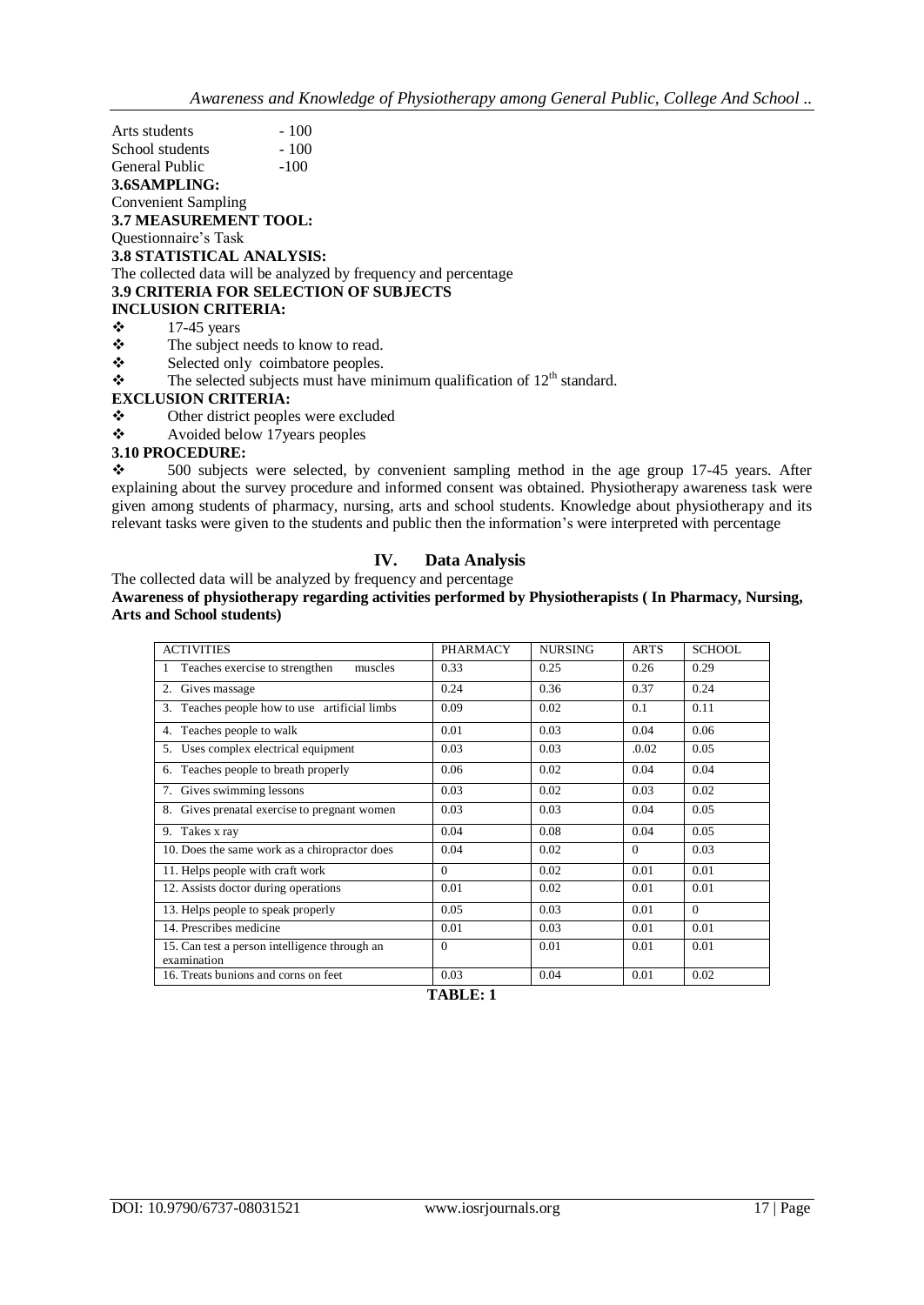

**GRAPH: 1**



| <b>Information center</b> | <b>Responsible</b><br>members | Percentage |
|---------------------------|-------------------------------|------------|
| paramedical               |                               | 0.10       |
| Physician                 | 24                            | 0.24       |
| Newspaper                 | 19                            | 0.19       |
| Radio                     |                               | 0.10       |
| Tv                        | 20                            | 0.2045     |
| Others                    |                               | 0.17       |



**TABLE: 2 GRAPH: 2 II. Knowledge Of Where Physiotherapy Service Can Be Received**

| <b>Physiotherapy service</b><br>centers |                | <b>Responsible</b><br>members | Percentage |
|-----------------------------------------|----------------|-------------------------------|------------|
|                                         | Hospital       | 33                            | 0.33       |
|                                         | <b>Fitness</b> | 22.                           | 0.22       |
| 3.                                      | Rehabilitation | 0.5                           | 0.05       |
|                                         | Primary health | 15                            | 0.15       |
| center                                  |                |                               |            |
| 5.                                      | School         | $^{01}$                       | 0.01       |
|                                         | Others         | 17                            | 0.17       |



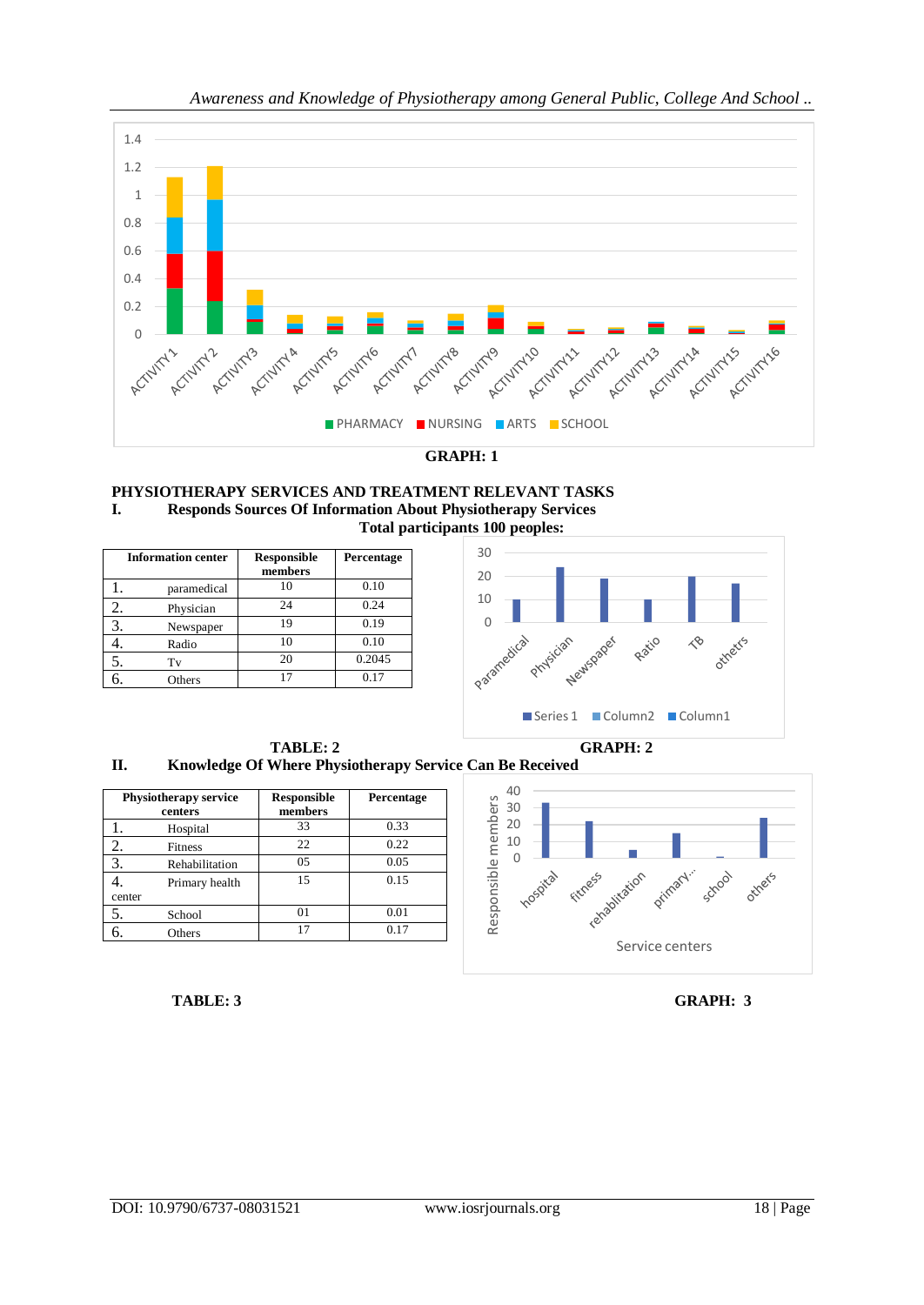### **III. Knowledge of Disorders Treated By Physiotherapist**

|    | <b>Disorders</b>   | <b>Responsible</b><br>members | Percentage |
|----|--------------------|-------------------------------|------------|
|    | <b>Blood</b>       | 05                            | 0.05       |
| 2. | Bones and joints   | 26                            | 0.26       |
| 3. | <b>Brain</b>       | 08                            | 0.08       |
|    | Heart              | 12                            | 0.12       |
| 5. | Muscle             | 27                            | 0.27       |
| 6. | Cardio respiratory | 07                            | 0.07       |
|    | Skin               | 03                            | 0.03       |
|    | Urinary system     | 12                            | 0.12       |



#### **TABLE: 4 GRAPH-4**



#### **IV. KNOWLEDGE OF TREATEMENT MODALITIES USED IN PHYSIOTHERAPY**

|    | <b>Modalities</b> | <b>Responsible</b><br>members | Percentage |
|----|-------------------|-------------------------------|------------|
|    | Ice               | 07                            | 0.07       |
|    | Electric          | 18                            | 0.18       |
| 3. | Exercise          | 11                            | 0.11       |
|    | Heat              | 14                            | 0.14       |
| 5. | Massage           | 21                            | 0.21       |
| h. | Water             | 11                            | 0.11       |
|    | Others            | 18                            | 0.18       |



# **TABLE: 5 GRAPH: 5**

#### **V. Results And Discussion DEMOGRAPHIC CHARACTERISTICS OF RESPONDENTS**

#### A Total Number Of 500 Respondents Comprising 400 Students And 100 Public Participated in This Study.

 $\bullet$  Students were aged between 17-22 and the public were aged 17-45.<br> $\bullet$  The highest number of participants, age range is 17-25

The highest number of participants age range is 17-25.

| --------<br>--0<br>------<br>- - - - - - - - |                        |  |
|----------------------------------------------|------------------------|--|
| AGE IN YEARS                                 | NUMBER OF PARTICIPANTS |  |
|                                              |                        |  |
|                                              |                        |  |
| 17-22                                        | 420                    |  |
|                                              |                        |  |
| $17 - 45$                                    | 80                     |  |
|                                              |                        |  |
|                                              |                        |  |
| $T$ and $T$ . $\ell$                         |                        |  |

# **TABLE: 6**

#### **Awareness of Physiotherapy Regarding Activities Performed By Physiotherapists**

**IN PHARMACY STUDENTS:** (0.33%) responded that they thought physiotherapists taught exercises to strengthen the muscles, (0.24%)responded that physiotherapists gives massage, (0.09% )teaches people how to to use artificial limbs, (0.01% )teaches people to walk, (0.03%) uses complex electrical equipment, (0.06%) teaches people to breath properly, (0.03%) gives swimming lessons, (0.03%) gives prenatal exercise to pregnant women, (0.04%) takesx rays, (0.04%) does the same work as a chiropractor does, (0%) helps people with craft work,  $(0.01\%)$  assists doctor during operations,  $(0.05\%)$  helps people to speak properly,  $(0.01\%)$  prescribes medicines, (0%) can test a persons intelligence through an examination, (0.03%)treats bunions and corns on feet.

**IN NURSING STUDENTS:** (0.25%) responded that they thought physiotherapists taught exercises to strengthen the muscles, (0.36%)responded that physiotherapists gives massage, (0.03% )teaches people how to to use artificial limbs, (0.03% )teaches people to walk, (0.03%) uses complex electrical equipment, (0.02%) teaches people to breath properly, (0.02%) gives swimming lessons, (0.03%) gives prenatal exercise to pregnant women, (0.08%) takes x rays, (0.02%) does the same work as a chiropractor does, (0.02%) helps people with craft work, (0.02%) assists doctor during operations, (0.03%) helps people to speak properly, (0.03%) prescribes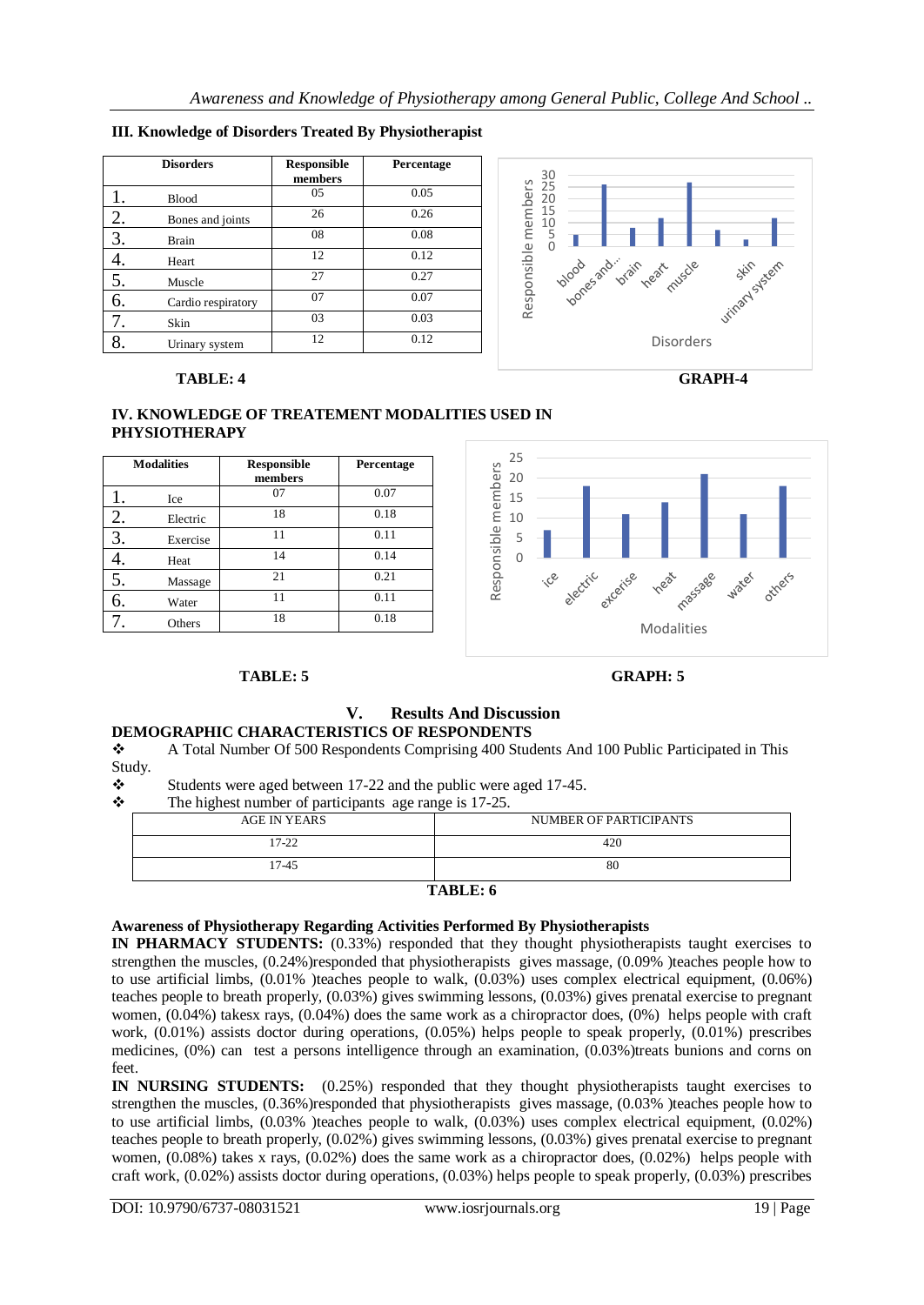medicines, (0.01%) can test a persons intelligence through an examination, (0.04%)treats bunions and corns on feet.

**IN ARTS STUDENTS:** (0.26%) responded that they thought physiotherapists taught exercises to strengthen the muscles, (0.37%)responded that physiotherapists gives massage, (0.01% )teaches people how to to use artificial limbs, (0.04% )teaches people to walk, (0.02%) uses complex electrical equipment, (0.04%) teaches people to breath properly, (0.03%) gives swimming lessons, (0.04%) gives prenatal exercise to pregnant women, (0.04%) takes x rays,  $(0\%)$  does the same work as a chiropractor does,  $(0.01\%)$  helps people with craft work,  $(0.01\%)$ assists doctor during operations, (0.01%) helps people to speak properly, (0.01%) prescribes medicines, (0.01%) can test a persons intelligence through an examination, (0.01%)treats bunions and corns on feet.

**IN SCHOOL STUDENTS:** (0.29%) responded that they thought physiotherapists taught exercises to strengthen the muscles, (0.24%)responded that physiotherapists gives massage, (0.11% )teaches people how to to use artificial limbs, (0.06% )teaches people to walk, (0.05%) uses complex electrical equipment, (0.04%) teaches people to breath properly, (0.02%) gives swimming lessons, (0.05%) gives prenatal exercise to pregnant women,  $(0.05%)$  takes x rays,  $(0.03%)$  does the same work as a chiropractor does,  $(0.01%)$  helps people with craft work, (0.01%) assists doctor during operations, (0.%) helps people to speak properly, (0.01%) prescribes medicines, (0.01%) can test a persons intelligence through an examination, (0.02%)treats bunions and corns on feet.These findings indicate that, at least in terms of the present sample, the student and public confuse many of the functions of physiotherapists with those of other health professionals'. This is consistent with the suggestions of Carlye-Gordge(1974) that public education regarding physiotherapy is a worthwhile goal for the profession.

 In Europe, majority of public and student are aware of physiotherapy services and have knowledge on what the profession entails, such that there is a high demand for the services of physiotherapists among the people.

 $\bullet$  In Australia, physiotherapists enjoy professional autonomy and the level of awareness is high  $\bullet$  In iapan many high school students lack appropriate information about the physiotherapy r

 In japan many high school students lack appropriate information about the physiotherapy profession and are therefore unaware of the vast career opportunities open to them.

 In Ghana, anecdotal reports suggested low level; of awareness and knowledge of physiotherapy and it appears that the profession lacks a clear identity with the public despite the great role it plays in the society..

 In our study the pharmacy and school students mostly expressedthat physiotherapist teaches exercise and strengthening muscle.

Nursing and arts students mostly expressed that physiotherapist gives massage therapy<br>In our study, data shows there is a less awareness about physiotherapy treatment like

 In our study, data shows there is a less awareness about physiotherapy treatment like (teaches people how to use artificial limbs, teaches people to walk, teaches people to breath, gives prenatal exercises).so it suggests us to create awareness, among public and students.

 $\cdot \cdot$  In this research we observed as : the students were not much aware of physiotherapy as a treatment method and its applications in disease conditions other than orthopedic conditions .

.In Coimbatore people are not aware that physiotherapy can come under first degree of referral.

 $\mathbf{\hat{P}}$  Here we conclude that, in Coimbatore need to maintain and even build upon the level of awareness of their profession among the general public and student in the city. A positive outlook about the profession will go a long way to boost their clinical practice and enhance the growth of the profession in the country.

 The reason for the paramedical students having a higher awareness of physiotherapy is very likely due to their greater exposure to information on science oriented careers. In fact, career information resources for high school students lists the physiotherapy profession as one of the science oriented profession. This fact is also backed by the result for the science students on their source of information concerning physiotherapy in this study.

**RESPONDS SOURCES OF INFORMATION ABOUT PHYSIOTHERAPY SERVICES** Total number of participants 100 peoples .the source of information about physiotherapy services included information obtained from physician (0.24%), TV (0.20)%, Newspaper (0.19)%

**I. KNOWLEDGE OF WHERE PHYSIOTHERAPY SERVICE CAN BE RECEIVED Majority of** the respondent (0.33%) stated that physiotherapy service can be receieved in hospitals,(0.22%)were of the opinion it can be received in fitness while (0.17%) stated that physiotherapy service can be obtained in others .

**II. KNOWLEDGE OF DISOREDERS TREATED BY PHYSIOTHERAPIST Majority** of the respondents gave the response that physiotherapist treats disorder affecting muscles $(0.27\%)$ , while (0.26%) treat disorder affecting bones and joints,(0.12%) believed that physiotherapists treat are manage disorder of heart and urinary system

**III. KNOWLEDGE OF TREATEMENT MODALITIES USED IN PHYSIOTHERAPY** Majority (0.21%) had the knowledge that physiotherapists employ as the main and frequently used modality for treatment while (0.18%) knew that physiotherapist use electric and others as modality for treatment. According to the respondents heat(0.14%) were the least known modalities employed by physiotherapists in treatment.